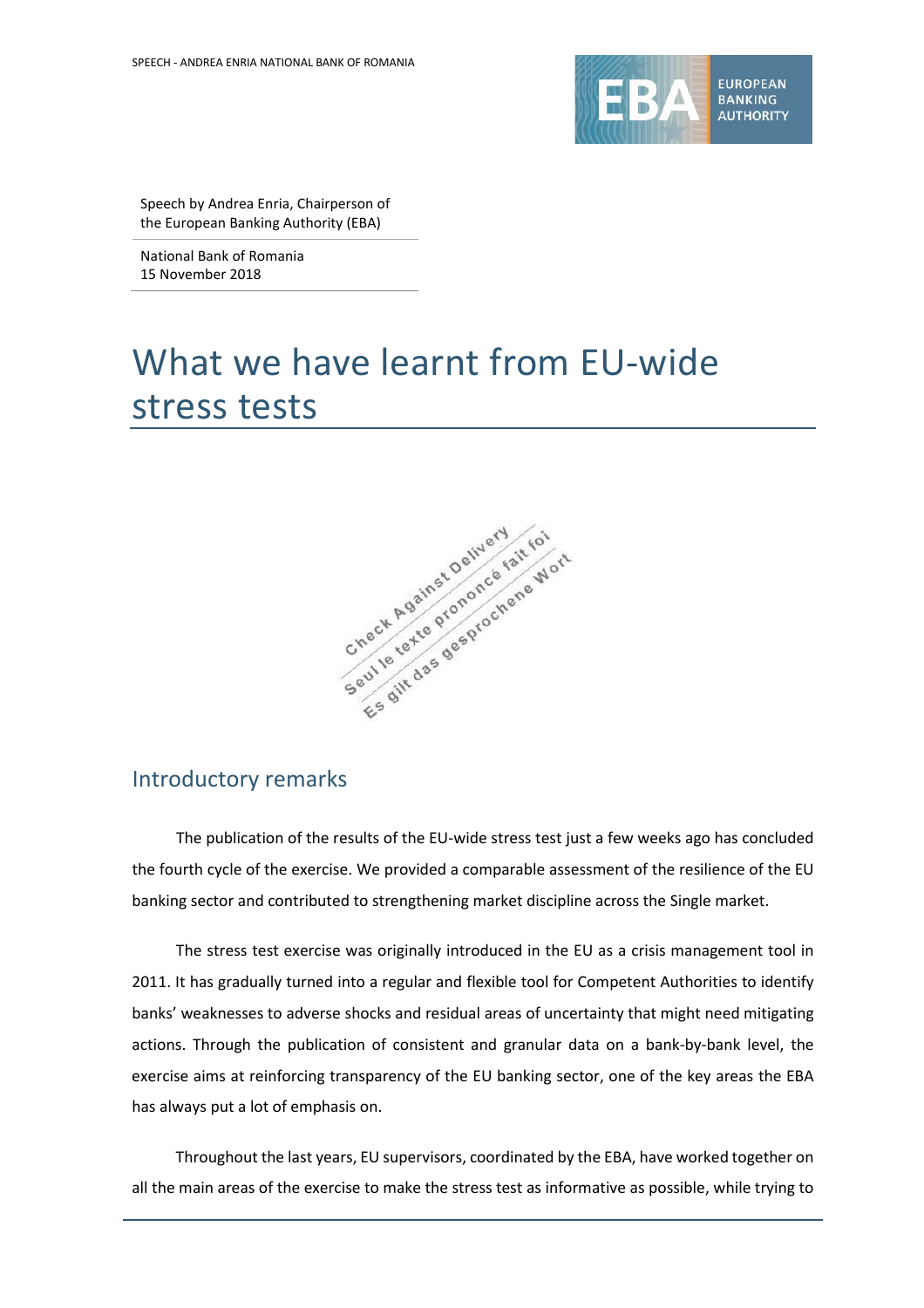

streamline its framework. This was achieved by stabilising and making more comprehensive the common methodology, strengthening the quality assurance of the results, designing a more granular and consistent common scenario, implementing a synchronised and coordinated communication of the results among Competent Authorities, and providing user friendly and handy tools to navigate and explore the results.

Since 2016, the publication of the results does not mark the end of the assessment but rather its starting point. Once the results are finalised, Competent Authorities have to incorporate the outcome of the exercise in the supervisory review and evaluation process (SREP) and judge the credibility of the actions that banks would put in place for mitigating the effect of the shocks. Furthermore, during this process, supervisors should also complement their vulnerability assessment by considering additional country or bank-specific risks and, eventually, make a decision on Pillar 2 guidance.

The overall feedback received following this year publication was positive, particularly thanks to the granular data we disclosed and a clear summary of the main results. There is no better moment than after a positive outcome to take stock of what we have learnt, what worked well and what did not. Indeed, while the EU-wide stress test has proved to be a flexible and adaptable tool although there are certainly areas where improvements are needed and aspects that may require a more fundamental rethinking.

This is what I am planning to discuss with you today.

### Key features of the EU-wide stress test

The EU-wide stress test has evolved over time, following market developments, the progress of regulatory reforms, and changes in the architecture of EU financial supervision.

When we started in 2011, the timing, purpose and methodology of the EU-wide stress test were dictated by urgent policy objectives and, thus, very much driven by the need to address uncertainty on banks' exposures and capital levels. Pending the reforms of the Basel Committee on Banking Supervision, our methodology introduced, forthe purpose of the stresstest, a conservative definition of capital, a key metric for the credibility of the exercise. We also decided to provide full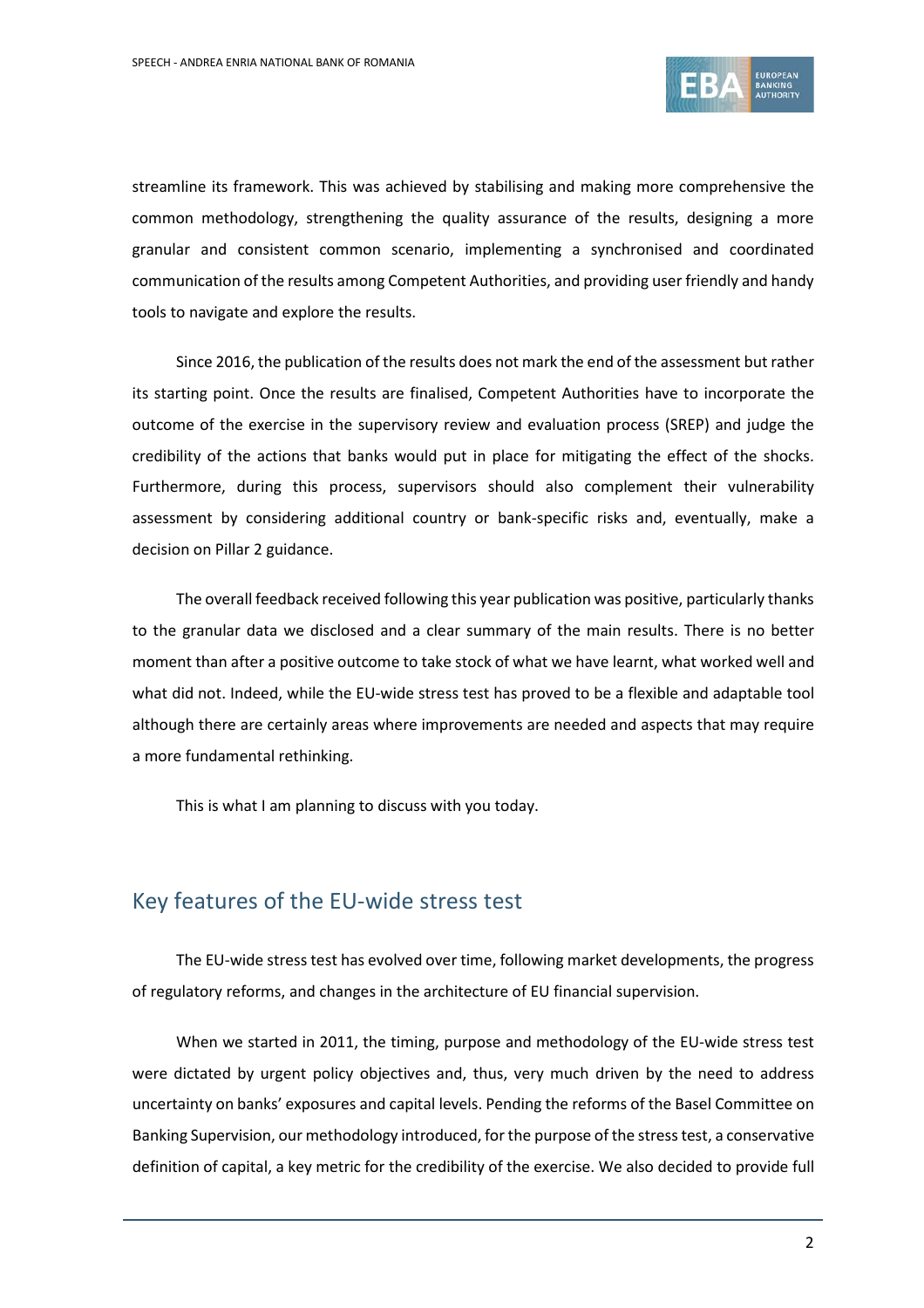

transparency of the bank-by-bank outcomes but also to enrich disclosure with the publication of exposures, main drivers of the impact as well as the composition of capital.

In 2014, our stress test was instrumental to the set-up of the Single Supervisory Mechanism and a component of the comprehensive assessment run before moving supervisory responsibilities from the national level to the European Central Bank. This was our last exercise with an explicit objective of quantifying capital shortfalls and recapitalising banks accordingly. In 2016, indeed, thanks to the progress in the repair of the EU banking sector, we shifted the focus back to the identification of potential vulnerabilities, rather than on immediate capital problems. Without a pass/fail capital hurdle rate, the stress test became a component of the wider supervisory assessment under the SREP.

Many aspects of the stress test however stayed unchanged. First, we opted and confirmed a preference for a bottom-up – or company-run – stress test, where banks are allowed to use their internal models but are subject to a set of methodological constraints. We kept the "static balance sheet" assumption, implying that banks' balance sheets are frozen at the reference date and no managerial actions are considered for mitigating the impact of the adverse scenario. We also decided to have solvency stress test, where liquidity shocks can affect the cost of funding but not the volumes.

In 2018 the stress test exercise inherited all these key aspects as well as the overall methodological framework, with a major update due to the revision of the accounting standards in Europe. More specifically, the main novelty of the 2018 exercise has been the incorporation of IFSR 9, which required banks to adopt a forward-looking approach in setting provisions for credit losses compared to the previous "incurred loss" model. Also, other potential sources of risk that have emerged over the years were incorporated in the methodology. In particular, an additional shock linked to model and parameters uncertainty affecting Level 2 and Level 3 instruments<sup>[1](#page-2-0)</sup> has been included as part of the market risk methodology.

A consistent feature of our stress test has been disclosure, which we confirmed in 2018 with the publication of more than 17,200 data points per bank. The investment we made in providing

<span id="page-2-0"></span><sup>1</sup> Level 2 and 3 instruments are those financial assets and liabilities for which quoted prices in active markets are not available. This follows IFRS 13, which establishes a fair value hierarchy that categorises in three levels the inputs to valuation techniques used to measure fair value. Level 2 inputs are inputs other than quoted pricesincluded within Level 1 that are observable forthe asset or liability, either directly or indirectly. Level 3 inputs are unobservable inputs for the asset or liability (IFRS 13.72-90).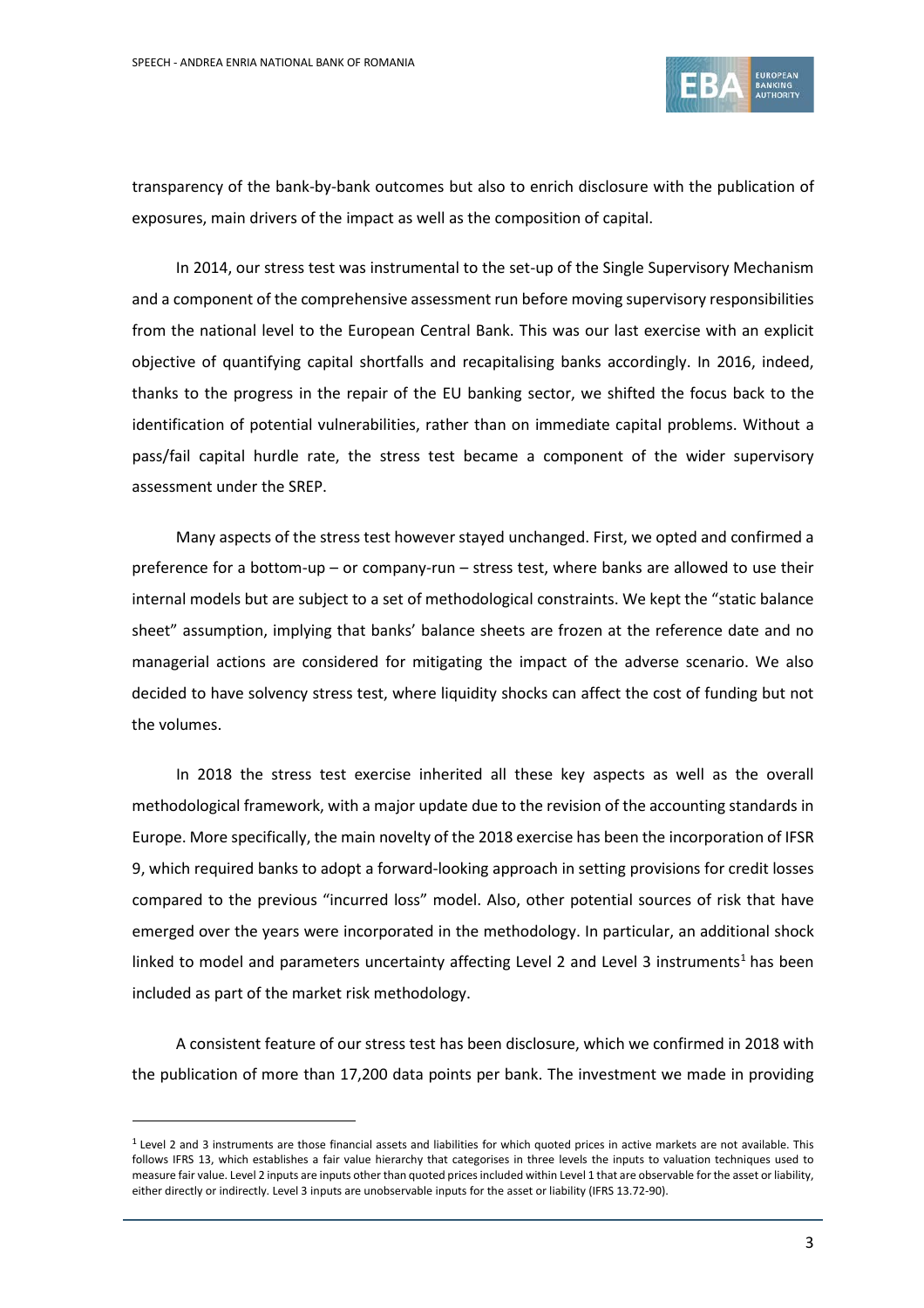

this information in a user friendly-format highlights the importance for us of market discipline as a complement to supervisory judgment. In a few week time, we will also publish our Risk Assessment Report complemented with a very comprehensive Transparency exercise, for a larger sample of institutions.

# Interpreting the main results of the 2018 EU-wide stress test

As in the past, the adverse scenario covers three years, from 2018 to 2020, and reflects the assessment of the main risks in the EU financial sector. The adverse scenario is more severe – possibly the most severe – compared to previous exercises, with a deviation of the EU GDP from its baseline level of 8.3%, an average stock prices fall by 26%, along with the decline of residential and commercial property prices. The drawback of an EU-consistent scenario is that the impact on the specific countries can be quite diverse. This requires some caution in interpreting the results and care in reading the impacts in conjunction with the severity of the scenario in each jurisdiction.

Overall, the EU-wide stress test covered a sample of 48 banks – 33 from euro area countries – representing about 70% of EU banks total assets, in line with previous exercises. At the starting point, the EU aggregate CET1 capital ratio was 14.5% on a transitional and 14.2% on a fully loaded basis. The negative impact of IFRS 9 first implementation on banks' aggregate CET1 ratio was 10 basis points (bps) on transitional basis and 20 bps on fully loaded basis. When compared to the starting point of previous exercises, the aggregate CET1 transitional ratio at the end of 2017 stood well above the 2016 (13.1%) and 2014 (11.1%) stress tests, as a result of the continuous and significant strengthening of capital positions by the major EU banks since 2011.

At the end of the 2020 adverse scenario, the aggregate CET1 reduction on a transitional basis amounts to 410 bps (395 bps on a fully loaded basis). The capital depletion varies significantly across banks, ranging from a minimum decrease of 30 bps to a maximum decrease of 770 bps on a fully loaded basis.

With regards to the main drivers on an aggregate level, cumulative credit risk losses are the main contributor to the stress test impact, detracting 425 bps from CET1 capital ratio. Total market risk losses lead to an aggregate impact on CET1 of 110 bps while operational risk losses absorb 100 bps of capital. Although net interest income (NII) and net fees and commissions income (NFCI)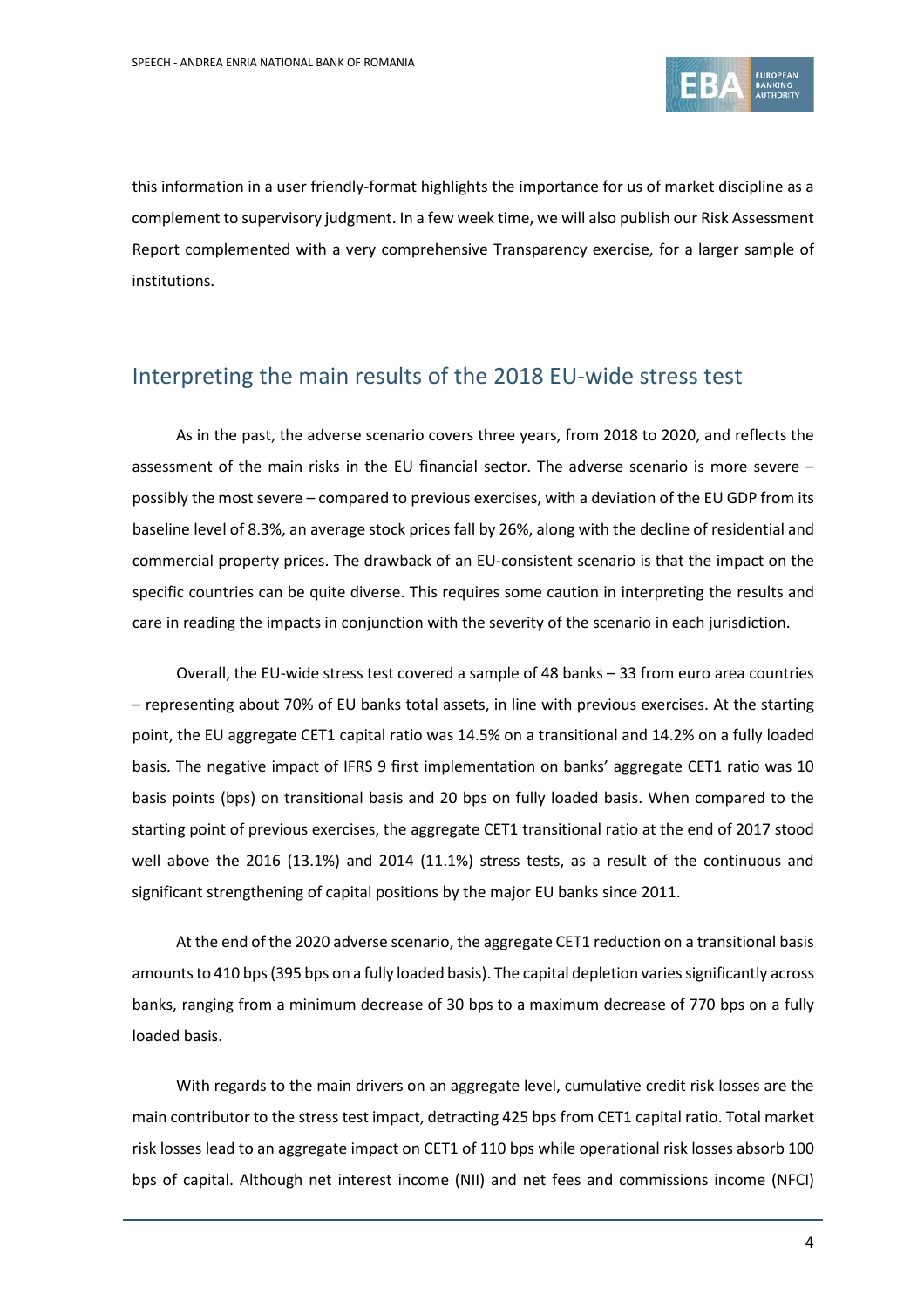

remain positive, the cumulative decrease of these two sources of income as of end-2020 leads to a lower capital formation of 150 bps and 80 bps respectively, compared to the hypothetical contribution of unstressed starting point values.

With respect to previous exercises, the 2018 capital depletion on a transitional basis (410 bps) is higher than the reduction of CET1 ratio in both [2](#page-4-0)016 (380 bps) and 2014 (300 bps<sup>2</sup>) exercise. This might be explained by the higher severity of the scenario and the implementation of IFRS 9. Low profitability is also an important driver: many banks showing a relatively poor performance in the stress test are those with low profit generation.

Nevertheless, it is not straightforward to draw a conclusion on an aggregate level given the diversity of the drivers for each specific bank. In this regard, although the aggregate results show a strong resilience of the EU banking sector under adverse conditions, it is crucial to look also at bank results having in mind their individual balance sheet structure, business models or portfolio diversification.

### What we have learnt so far

In the ten years since the crisis, the objectives, approaches and methodology have evolved, but stress testing remains a key tool for supervisors. As for all success stories, there is, however, increasing debate on the benefits and costs of stress test exercises as well as on the relative merits of the different methodological approaches. This discussion takes place in the EU, but it is common to other jurisdictions, even though starting from different perspectives, depending on the historical experience in using stress tests.

In the EU, designing and running a region-wide exercise has been a learning-by-doing process. The main benefit of undertaking stress tests in a coordinated fashion remains to deliver consistent and comparable outcomes across the Single Market. While the EU-wide stress test has served different purposes over time, it maintains the distinctive function as a benchmarking and transparency exercise. Conducted over a large cross-border sample of banks and covering information previously only known at the national level, the EBA established the first comprehensive database of this kind in Europe. Similarly to the US, the results of the EU-wide stress

<span id="page-4-0"></span><sup>2</sup> Including the AQR adjustment that accounts for 40 bps.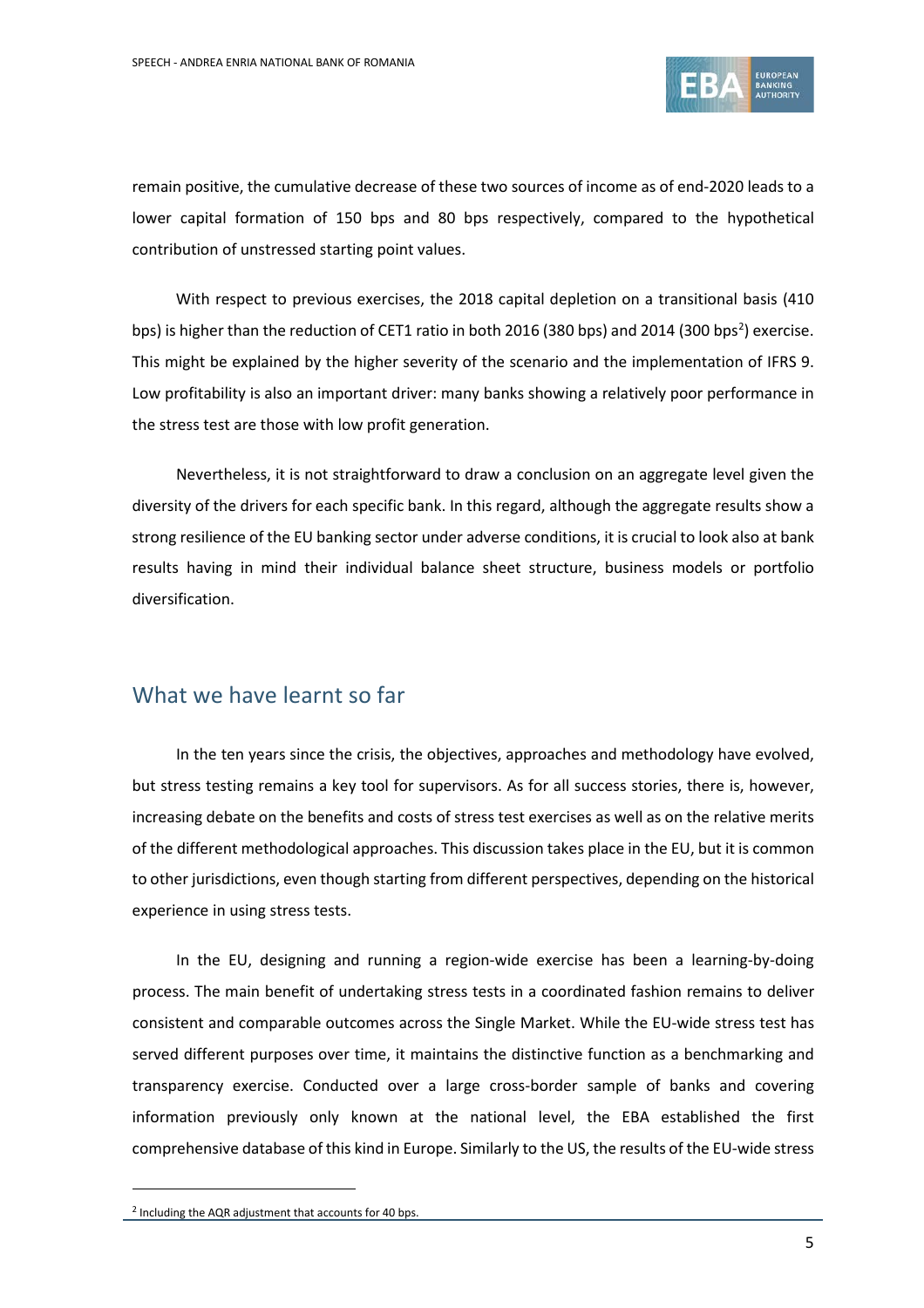

are disclosed on a bank-by-bank basis, but the granularity of information has been traditionally higher. In a more fragmented supervisory community than in the US and with very little bank data available to market participants, the disclosure of figures on a comparative basis represent an unprecedented innovation and is now part of the EBA's brand.

We have put significant efforts in delivering an EU-consistent but country-relevant exercise. Over the years, the EBA has provided Competent Authorities with a common set of tools in order to ensure comparable and consistent outcomes across the EU. The methodology aims to strike a balance between realism, comparability and conservatism, respecting the banks' specificities while ensuring consistency of treatment and results.

Although the EBA exercises have not been exempt from some criticism namely on the severity and credibility of the results<sup>[3](#page-5-0)</sup>, they have led to a significant strengthening of the capital position of European banks, appropriate identification of non-performing loans (NPLs) and ongoing action to reduce them, significant improvement in the market understanding of the EU banking system. It has been more than seven years since the launch of the first EU-wide stress test exercise. European banks have since then increased their ratios of capital of the highest quality by more than 500bps, from about 9% core Tier 1 ratio in December 2010 to more than 14% CET1 capital ratio in 2018. This progress also allowed moving away from the objective of identifying banks "failing" the stress test and requiring immediate capital injections. The stress test is now designed as a tool that can inform supervisors about a range of potential vulnerabilities in banks and provide inputs to the supervisory process.

As I said, over the years, the stress test has evolved but its distinctive features – the focus on solvency, the constrained bottom-up approach, granular disclosure of banks' results – remained stable. Still, the developments in the banking sector and the evolution of the EU financial architecture do affect the performance of stress testing and we should not shy away from assessing potential alternative designs. In the rest of the speech, I will analyse one by one those areas that, in my view, can deserve some rethinking and possibly a gradual change in approach.

#### *a. Governance*

 $\overline{a}$ 

The EU-wide stress test is a complex exercise, with many stakeholders involved. The EBA has the role of initiating and coordinating the exercise, providing a common methodology and assisting

<span id="page-5-0"></span><sup>&</sup>lt;sup>3</sup> K. Dowd (2015), Central bank stress tests: Mad, Bad and Dangerous, Cato Journal, V. 35, 3.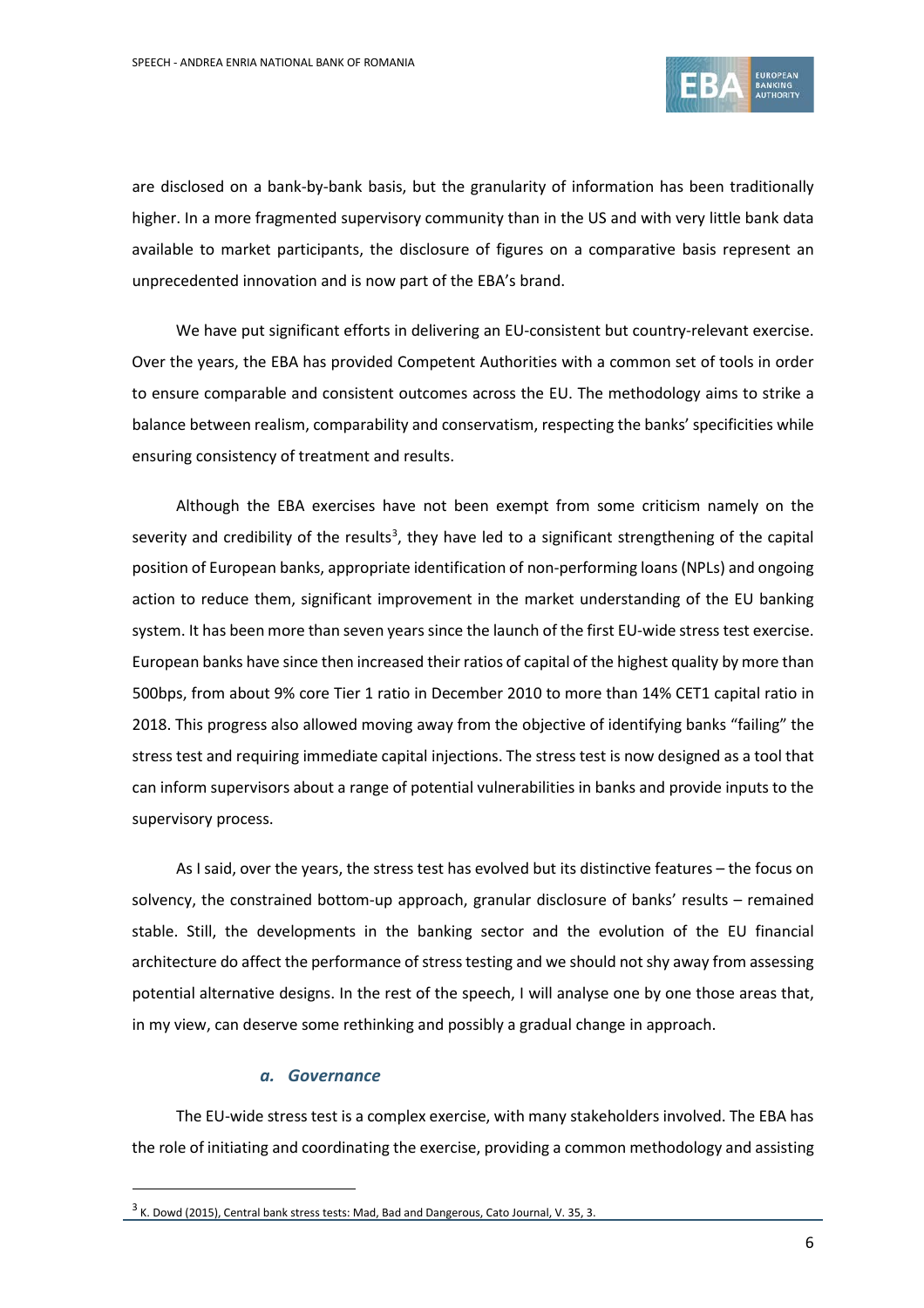

Competent Authorities in their assessment of the reliability and robustness of the results submitted by banks. While all authorities are committed to following the EBA's methodology and data requirements, they do have different approaches for the quality assurance process, reflecting their supervisory culture, the role of the EU-wide stress test in their decision-making process, the number of banks they have to assess. This may result in uncoordinated actions, unnecessary data requests, and not fully synchronised processes unless cooperation among the EBA and the Competent Authorities is of the highest standards. In fact, we have made significant efforts for improving coordination and establishing an efficient information flow. Still, banks' perception is that the exercise is very burdensome and that the process is far from being flawless, with misleading instructions, unexpected information requests, deadlines that change over time<sup>[4](#page-6-0)</sup>.

At the same time, market participants have sometimes expectations on the outcome of the exercise that do not take into account its  $-$  and more generally the EU  $-$  governance. The main problem is, in my view, the misalignment between the tasks of the EBA and the actual powers that have been conferred onto us. "Initiating and coordinating" does not really mean much *per se*. We have always interpreted it as initiating a bottom-up exercise and coordinating the exercise providing participants with common methodology and scenarios. But eventually, the EBA does not have any enforcement powers, cannot directly challenge results, nor override bank outcomes.

Another historical shortcoming of our exercise is the gap between publication of the results and follow-up actions. In the US, the process has always been straightforward: supervisory measures are announced at the very moment – or with a few weeks' delay – the results are published. There is a clear and direct link between stress test outcomes and consequences for banks. Follow-up actions are almost immediate and largely predictable, thus providing valuable information to investors, which is easily incorporated in market prices.

In the EU, this is not the case. During the crisis, when our stress test was used as a recapitalisation exercise, there was no EU fiscal backstops available, leaving Member States responsible for the announcement and implemention of any possible actions for injecting capital into failing banks, and market participants unclear on the credibility of such actions<sup>[5](#page-6-1)</sup>. The stress test is now a supervisory tool, an input into the supervisory review and evaluation process. Still, this gap

<sup>4</sup> S. Wilkes (2018), Seeing red: EU banks swamped by stress test demands, Risk Magazine.

<span id="page-6-1"></span><span id="page-6-0"></span><sup>5</sup> P. Haben and M. Quagliariello (2015), EU-wide Stress Tests: Rationale and Basics, in M. Quagliariello (ed.), Europe's New Supervisory Toolkit: Data, Benchmarking and Stress Testing for Banks and their Regulators, RiskBooks.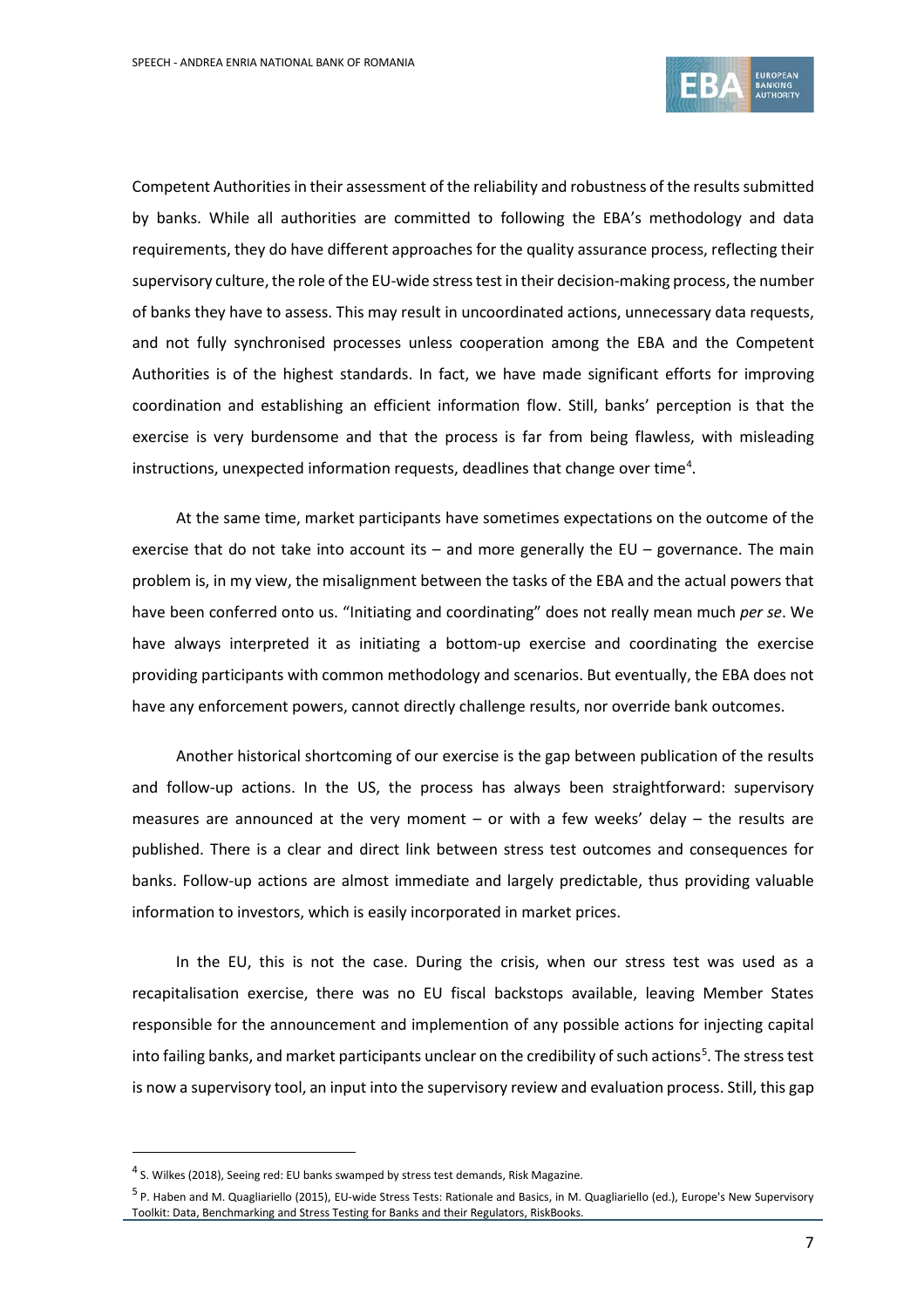

remains. Results are published, but there is no clarity on how they feed into corrective measures, how supervisory judgment is used, if and to what extent there will be any communication on the outcome of this process. This is partly due to our methodology – which provides stress test impacts gross of possible banks' mitigating actions that are to be assessed separately by the supervisors – but also to the different Pillar 2 practices, particularly with reference to disclosure that is not always supported.

### *b. Methodological approach*

The EU-wide stress test has always been based on a constrained bottom up approach, a hybrid solution and, to some extent, a contradiction in terms, but with the benefit of encouraging risk management at banks, allowing for relatively tailor-made assessments while ensuring a good degree of comparability and conservatism of the results. Constraints have been widely criticised, particularly by banks, but they served the purpose of *ex-ante* safeguards given the EBA's limited role in *ex-post* quality assurance of the results. Constraints have also prevented the stress test from becoming a beauty contest where banks – and to some extent supervisors – compete for looking good when results are communicated.

The drawback is that the methodology  $-$  and the related data requirements  $-$  increased in complexity over time in a frantic attempt to avoid possible gaming of the methodology or limit over-optimism in banks' estimates. Weaknesses that could be addressed with a robust and very burdensome quality review of the results are instead handled with methodological constraints, less realistic and difficult to calibrate.

In addition, authorities have improved their own top-down models in order to benchmark and challenge banks' internal models. This evolution moved the balance from a pure company-run exercise to outcomes more and more driven by top-down constraints. There is no doubt that authorities should be able to quality assure bottom-up results and use their own yardsticks to challenge them, but it is unquestionable that this can reduce banks' incentives to invest in risk management if their figures are eventually overridden by supervisors.

There is also another aspect to consider. Based on historical data, caps and floors to the evolution of key variables worked fairly well when banks' balance sheets were relatively stable, less so recently. In particular, the static balance sheet assumption is confronted with waves of corporate restructuring, deleveraging and mergers and acquisitions, which make it less satisfactory. The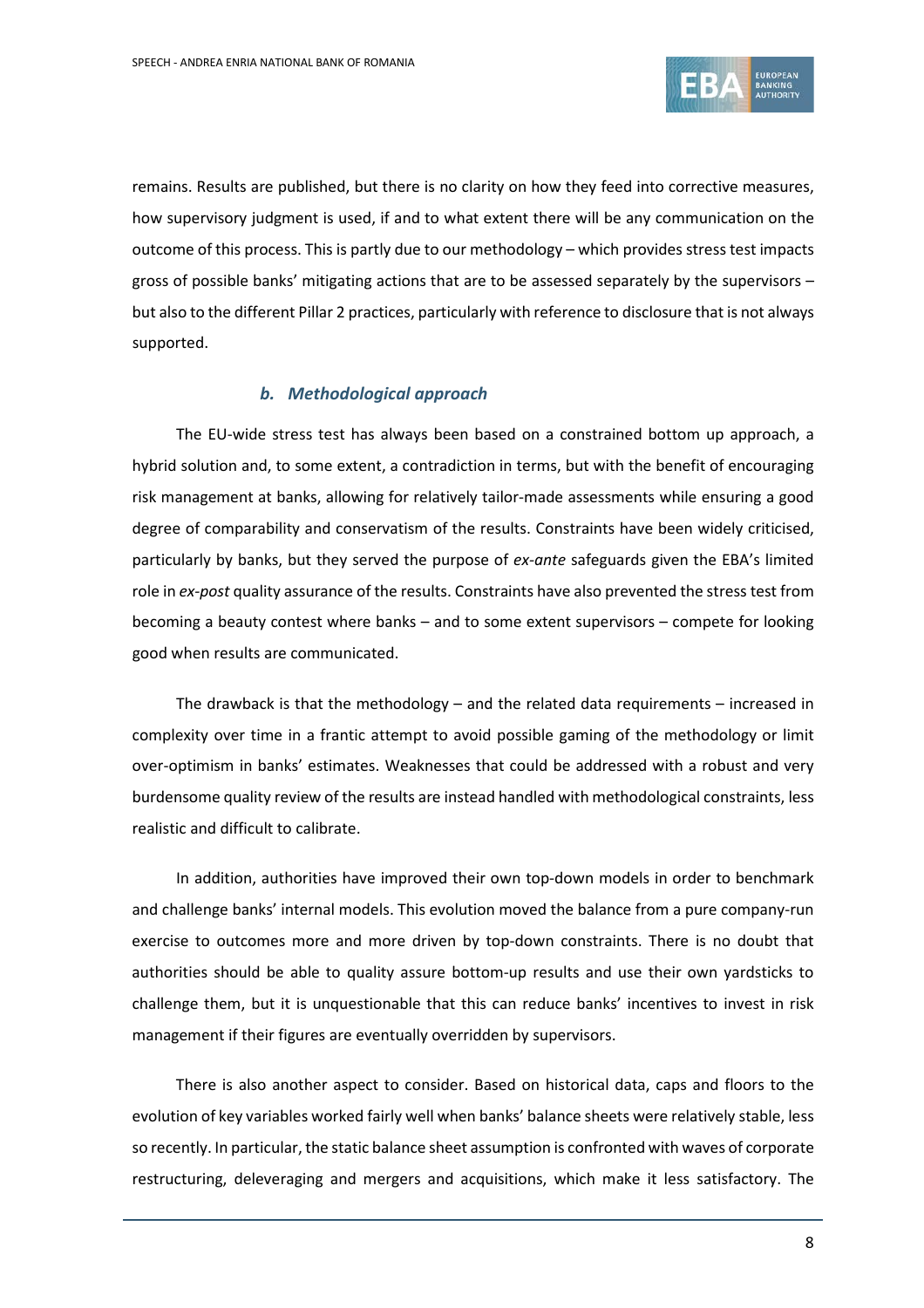

introduction of "one-off" exemptions – a way for recognising that there are cases when the use of historical data can be misleading – has been only a partial solution to this problem.

More fundamentally, the more the methodology stabilises and becomes predictable, and the more banks consider the results biased by the static balance sheet assumption, the more they will deploy their technical capacities to minimise the impact of the exercise, particularly at the start of the exercise and before any quality assurance<sup>[6](#page-8-0)</sup>. In 2018, the impact of the adverse scenario provided by banks in their first submission of the results was on average 100 basis point lower than the post-quality assurance results. This shows the effectiveness of quality assurance but also that banks tend to exploit the weaknesses of the methodology and to challenge and lobby against assumptions they consider unrealistic.

Since the first exercise back in 2009, the US top-down approach to stress testing has been widely praised for its ability to steer a fast adjustment in banks' balance sheets and provide clear indications to both banks and investors. Exclusive reliance on top-down models is also open to criticisms though. The Federal Reserve's own models play a key role in setting large banks' capital requirements and determining their ability to distribute dividends. Company-run stress tests – even if quality assured by the supervisors – are relatively unimportant.

The strong grip exercised by the Fed aims at tackling model risk and potential gaming of the methodology. By relying on supervisory models, it addresses level playing field issues upfront. Nonetheless, there is discontent on this approach, alleged to be opaque, imprecise and to lead to uncertainty among institutions as to what drivers the level of capital they will be asked to hold<sup>[7](#page-8-1)</sup>. In this respect, there is discussion in the US on enhancing disclosure of supervisory models<sup>[8](#page-8-2)</sup>.

So, while in the EU, banks' models are challenged by supervisors, US banks are seeking for more quality assurance and transparency of supervisory models.

<span id="page-8-0"></span><sup>6</sup> Niepmann F. and V Stebunovs (2018), Modeling Your Stress Away, Board of Governors of the Federal Reserve System, International Finance Discussion Papers. However, see also F. Covas (2018), What a Recent Fed Paper Gets Wrong on European Stress Tests, Bank Policy Institute.

<span id="page-8-1"></span> $^7$  B. Bernanke (2013), Stress testing banks: what have we learned, speech at the "Maintaining Financial Stability: Holding a Tiger by the Tail" financial markets conference, Georgia. J. Heltman (2017), Fed opens black box on stress tests (but not too far), American Banker.

<span id="page-8-2"></span><sup>8</sup> See, for instance, Federal Register, Vol. 82, No. 240, December 15, 2017, Proposed Rules 59.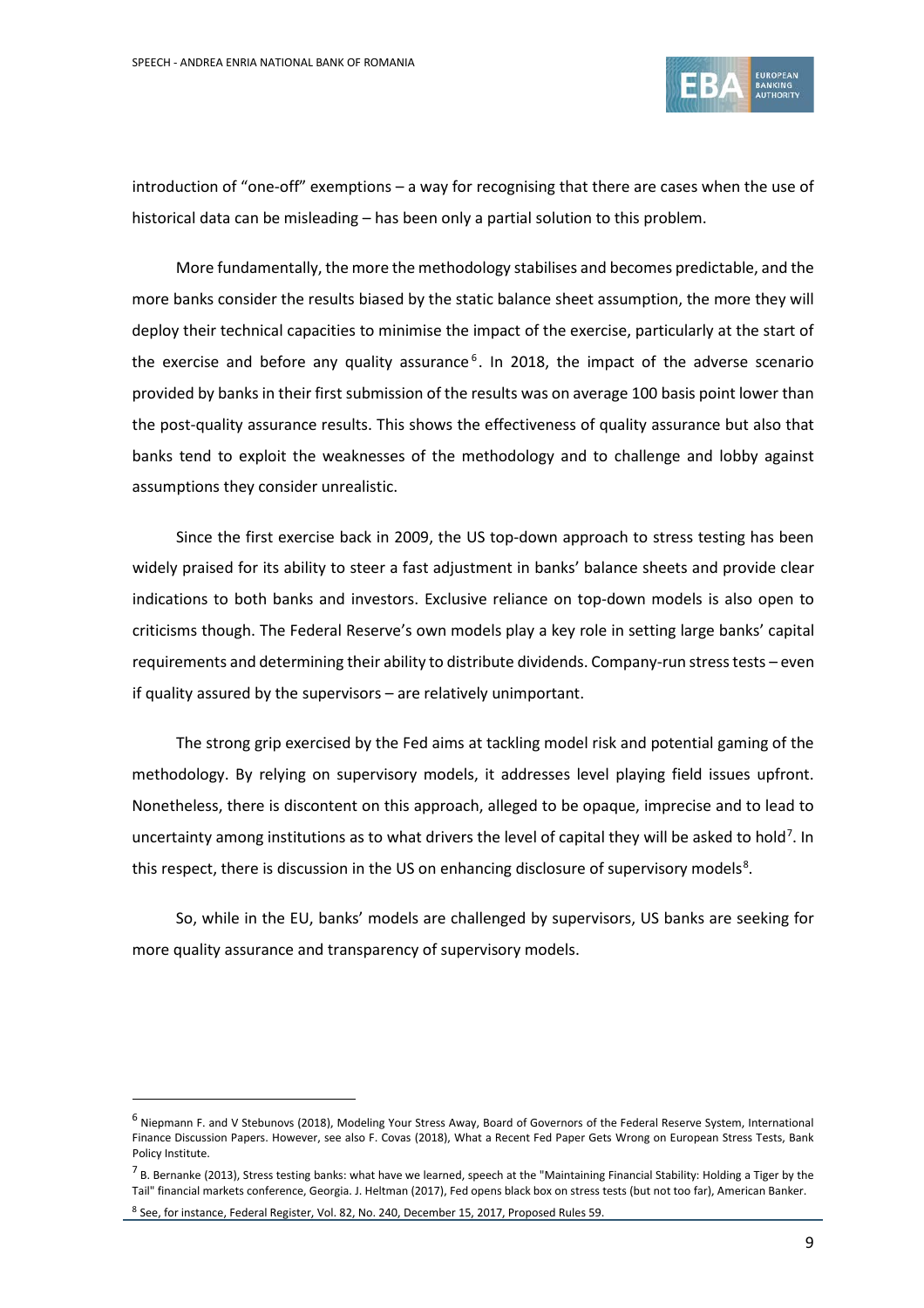

### *c. Informative value*

The EU-wide stress test is a large-scale transparency exercise. Back in 2011, it was decisive in providing the markets with the ability to discriminate among different levels of risk for financial institutions, providing detailed information on capital composition, geographical breakdown of exposures as well as sovereign holdings. We filled an information gap and provided comparable data on banks' solvency ratios, front-loading – with some simplifications – the global definition of Common Equity Tier 1 then under discussion at the Basel Committee. While the findings of the stress test have been often regarded and criticised as too benign and missing actual risks, the disclosure of bank data has been consistently commended by market participants<sup>[9](#page-9-0)</sup>.

For supervisors, the EU wide stress test is an important benchmarking exercise and an input into their decisions on capital needs. The ECB-banking supervision uses the EU-wide exercise as the main supervisory stress test and for informing the SREP, applying the EBA methodology to all the significant institutions under their direct supervision. Other EU authorities use it as part of the wider suite of stress tests they carry out for micro- and macroprudential purposes. In both cases, they can rely on an instrument for consistently comparing and contrasting banks and their relative strength and weaknesses.

Given the emphasis on EU consistency and some methodological constraints, the outcome of the stress test cannot be used mechanistically but requires judgment. First, authorities and banks need to discuss the credibility of managerial actions that could mitigate the impact of the shocks. More importantly, authorities should also assess additional risks that are more idiosyncratic in nature and are not captured in the common scenario as well as whether some specific business models deserve a more in depth analysis. There can also be cases – particularly when the timeline of the exercise is extended – when some elements of the adverse scenario become outdated and authorities may need to revise the quantification of the stress test impact based on more recent market developments.

This comprehensive assessment can eventually result in the request for additional capital. The sequence of steps makes the supervisory measures as well informed as possible, but undoubtedly creates a lag between the end of the stress test – and the disclosure of the results – and the decision of the supervisory measures, reducing the immediate informative value of the

<span id="page-9-0"></span><sup>&</sup>lt;sup>9</sup> G. Petrella and A. Resti (2013), Supervisors as information producers: Do stress tests reduce bank opaqueness?, Journal of Banking and Finance, V. 37, 12.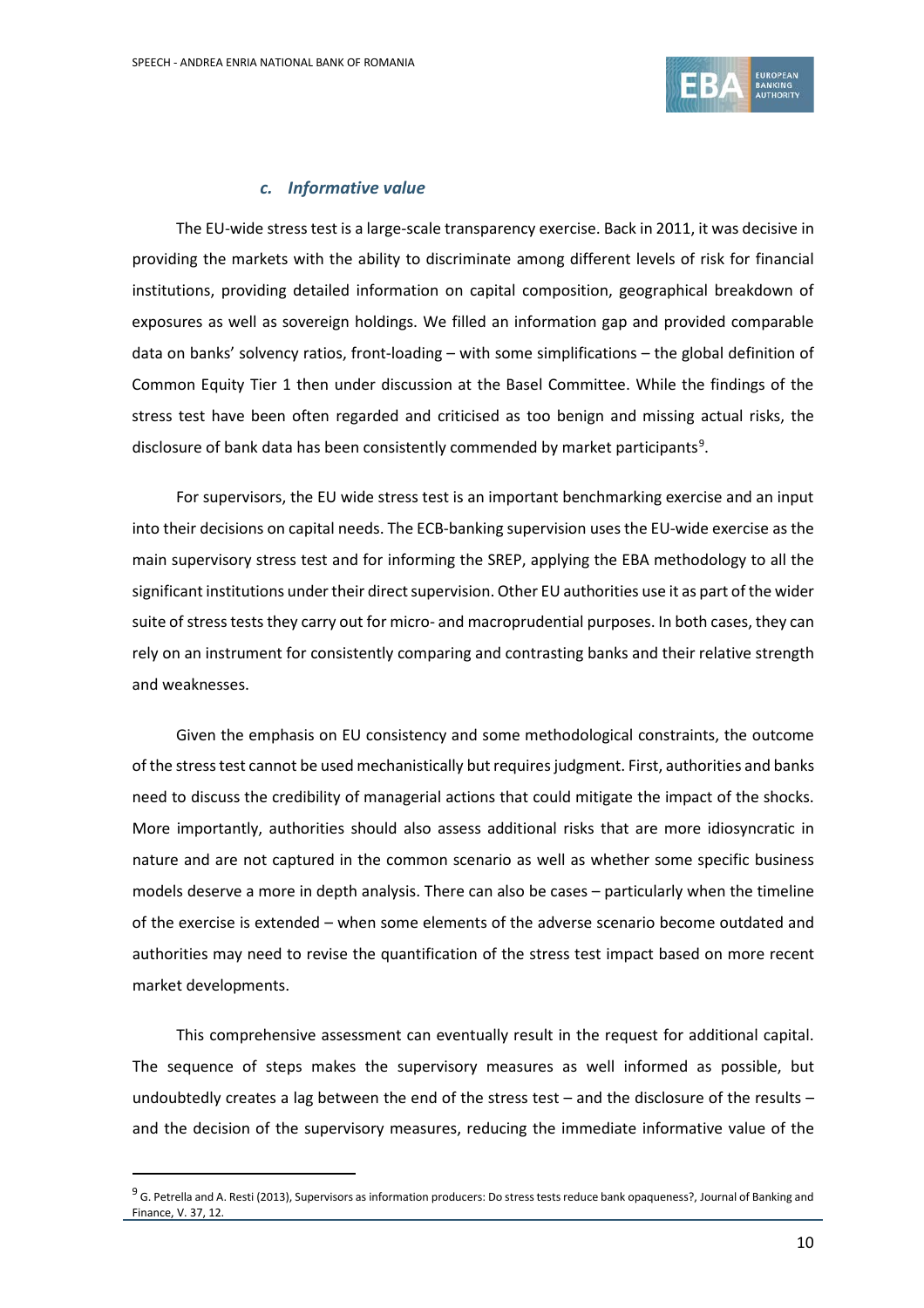

results especially for investors. In fact, the shift from bail-out to bail-in and the "maximum distributable amount" (MDA) – the notion that banks unable to meet the capital requirements and macroprudential buffers are confronted with restrictions to the payments of dividends and coupons on capital instruments – have important implications for market dynamics since the decisions of the supervisory authorities directly affect the payoff of several banks' stakeholders. However, disclosure of supervisory measures  $-$  mainly of Pillar 2 requirements and guidance  $-$  is still debated and there is no common EU approach.

The decoupling of stress test results and supervisory actions and the inconsistency between the transparency of the former and the opaqueness of the latter are, in my view, the main shortcoming of the EU approach compared to the US. Regardless of the amount of data we publish, this aspect alone makes the informative value of the results limited and creates uncertainty on future dividend policies.

### Possible ways forward

With the results just published, we will soon start our usual lessons learnt exercise and discussing what to do next. It is thus too early for giving a clear direction of travel. However, also based on past experience, I see two possibilities looking forward. One option is to remain loyal to the current approach, with some refinements and improvements to the methodology but without changing its philosophy. A second option is to think of a more fundamental redesign of our toolkit, enriching the bottom-up exercise with a top-down component.

The first option would confirm the constrained bottom-up approach, but possibly introduce more dynamism and realism in applying the methodological constraints. More dynamism entails – it is self-evident – some form of relaxation of the static-balance sheet assumption. A first and relatively simple step would be to include some modelling of the evolution of assets and liabilities in the adverse scenario, which could be left to banks' internal models or dictated by the scenario itself as an aggregate figure. The second and more complicated step would be to allow banks to take into account major changes in their corporate structure and, thus, adjust historical caps and floors based on pro-forma data. The last and most innovative step would be to include in the results also the managerial actions that banks would put in place for mitigating the impact of the adverse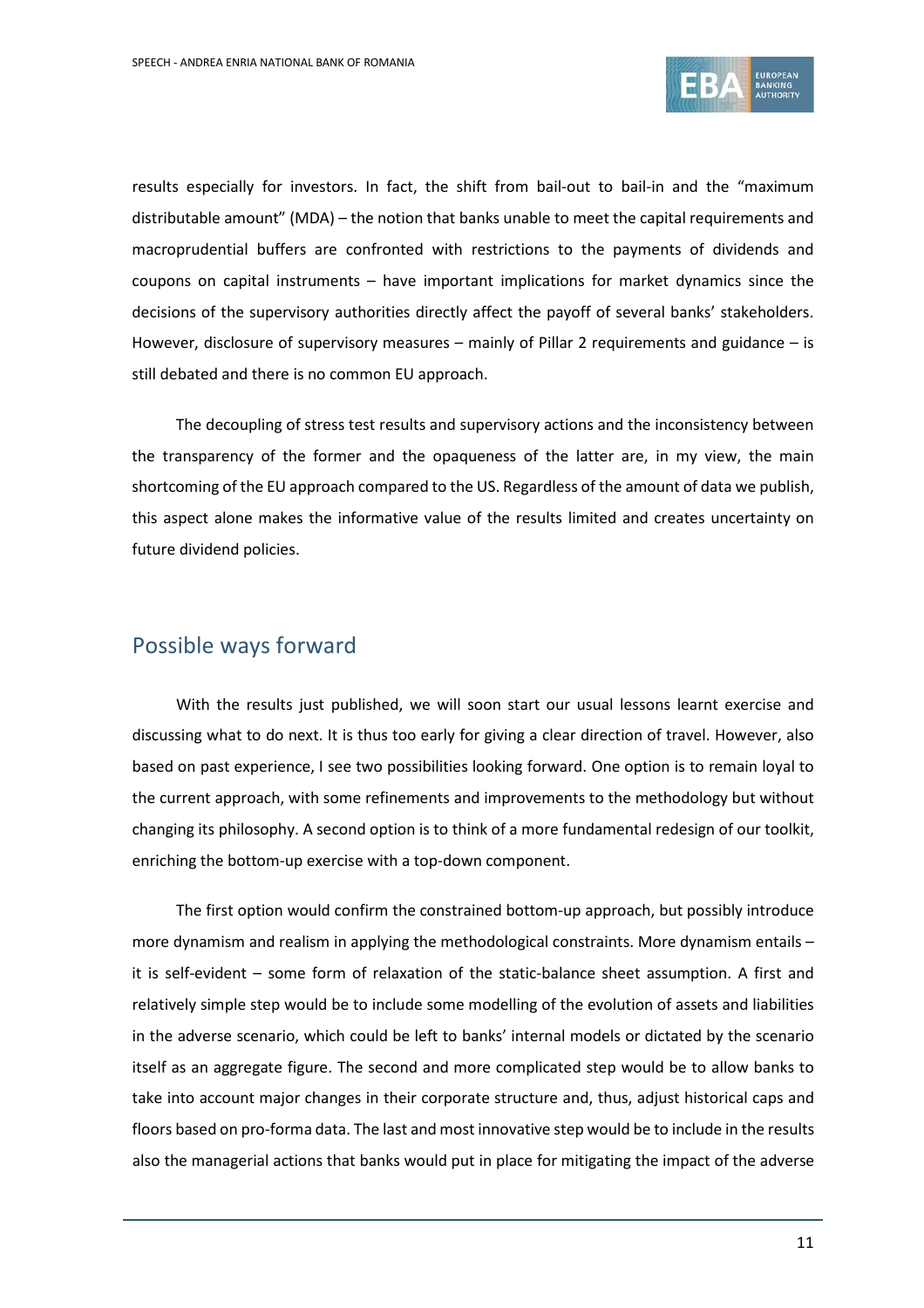

shock, possibly with some limitations linked, for instance, to the inclusion of such measures in their recovery plans.

This approach would be perceived, I believe, as more useful for banks' own internal purposes and would incentivise risk management as well as improvements in contingency and recovery planning. The EBA would still provide a common methodology and set data requirements, ensuring that the overall outcome can preserve a good standard of comparability.

Clearly, moving from the simpler to the more complicated notion of dynamic balance sheet would put increasing pressure on Competent Authorities, which would need to frontload parts of the SREP assessment during the stress test quality assurance process. This would allow, however, to publish results both gross and net of mitigating actions, an outcome far more informative for market participants. On the other hand, the exercise would still be based on a single common consistent scenario and EU-wide detailed methodology, leaving limited room to consider idiosyncratic or country-specific sources of vulnerabilities and additional sensitivity analyses.

More importantly, in my view, the governance issues would still represent a serious concern, with the EBA publishing results that are even more dependent on banks' own assumptions and Competent Authorities' quality assurance, but without any real mandate or resources for ensuring the credibility of the stress test outcome. In addition, the resource implications for banks and authorities could be severe, since the exercise would leave a greater degree of freedom but also require additional checks and balances throughout the process.

I wonder, therefore, whether we should not consider – perhaps in the medium-term – a more structural review of the way stress tests are run in the EU that could deliver an exercise more in line with the actual allocation of tasks among EU institutions.

Banks would still run a bottom-up exercise, but – as in the US – based on a common but less detailed methodology and a single common scenario, possibly with additional more idiosyncratic shocks or sensitivity analyses as deemed necessary by their supervisors, with a view to better reflect the specific risk profile and business model of each bank. The results of this – unconstrained – bottom-up exercise would be published by the Competent Authorities and the EBA, under the responsibility of the Competent Authorities and banks themselves. The information to be disclosed could be relatively more limited than today, leaving the publication of granular data on banks'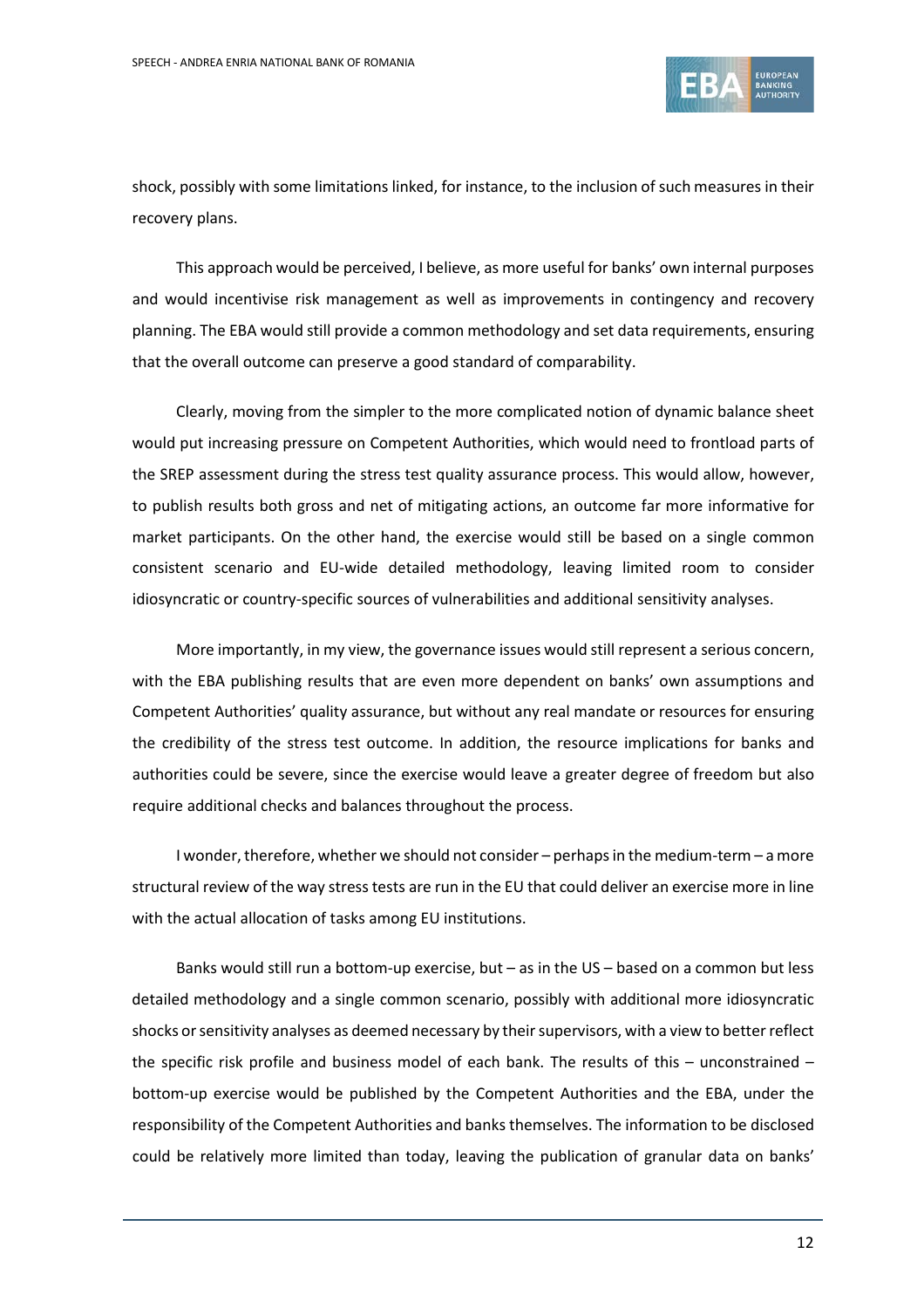

exposures to the EBA transparency exercises that could become more frequent since based on supervisory reporting.

This stress test would be the basis for Pillar 2 guidance decisions and authorities could align the timeline of this exercise to the SREP and, at once, assess the impact of the stress test and other risks as part of the annual cycle. In this framework, it would be possible to publish the overall SREP decision in a transparent way along with the outcome of the stress test results. I am aware that the publication of Pillar 2 requirements (P2R) and guidance (P2G) is still a controversial matter and there are different views on its merits, but I do not think that the approach of providing only partial information to the markets is tenable in a post MDA and post bail-in world<sup>10</sup>. Actually, I believe this new approach is feasible only if supervisors accept to publish P2R and P2G, otherwise the loss of information would be a step back with respect to where we stand today. Full transparency would allow investors to get all the relevant information at the same time, instead of getting stress test results first and only later (if at all) the outcome of the SREP.

The EBA could contribute to this process carrying out – similar to what the International Monetary Fund (IMF) does – a top down stress test based on the very same common scenario provided to banks and publish aggregate results as well asthe dispersion of outcomes, but not bank by bank figures, which would instead serve as benchmark for the quality assurance. A top-down model would be more flexible: it would allow testing both static and dynamic approaches, including a funding shock on volumes rather than only on prices like today, and assessing the impact of alternative shocks. Given the benchmarking role of the top down model, data requirements – while intensive – could be limited to what we receive already for supervisory reporting. This would have the additional benefit that there would not be any additional cost or reporting burden for banks, the estimates could be updated quarterly, if deemed necessary, and the sample of banks could be wider.

In terms of timing, we could publish our aggregate results at the same time asthe authorities publish the outcome of the company-run stress test along with the SREP decision. However, this might generate confusion and it could be preferable forthe EBA stresstest outcome to be published ahead of the bottom-up results. Compared to the approach in the US, the bottom-up stress test

<span id="page-12-0"></span><sup>10</sup> A. Enria (2016), Ensuring transparency in the European financial system, City lecture at OMFIF, London.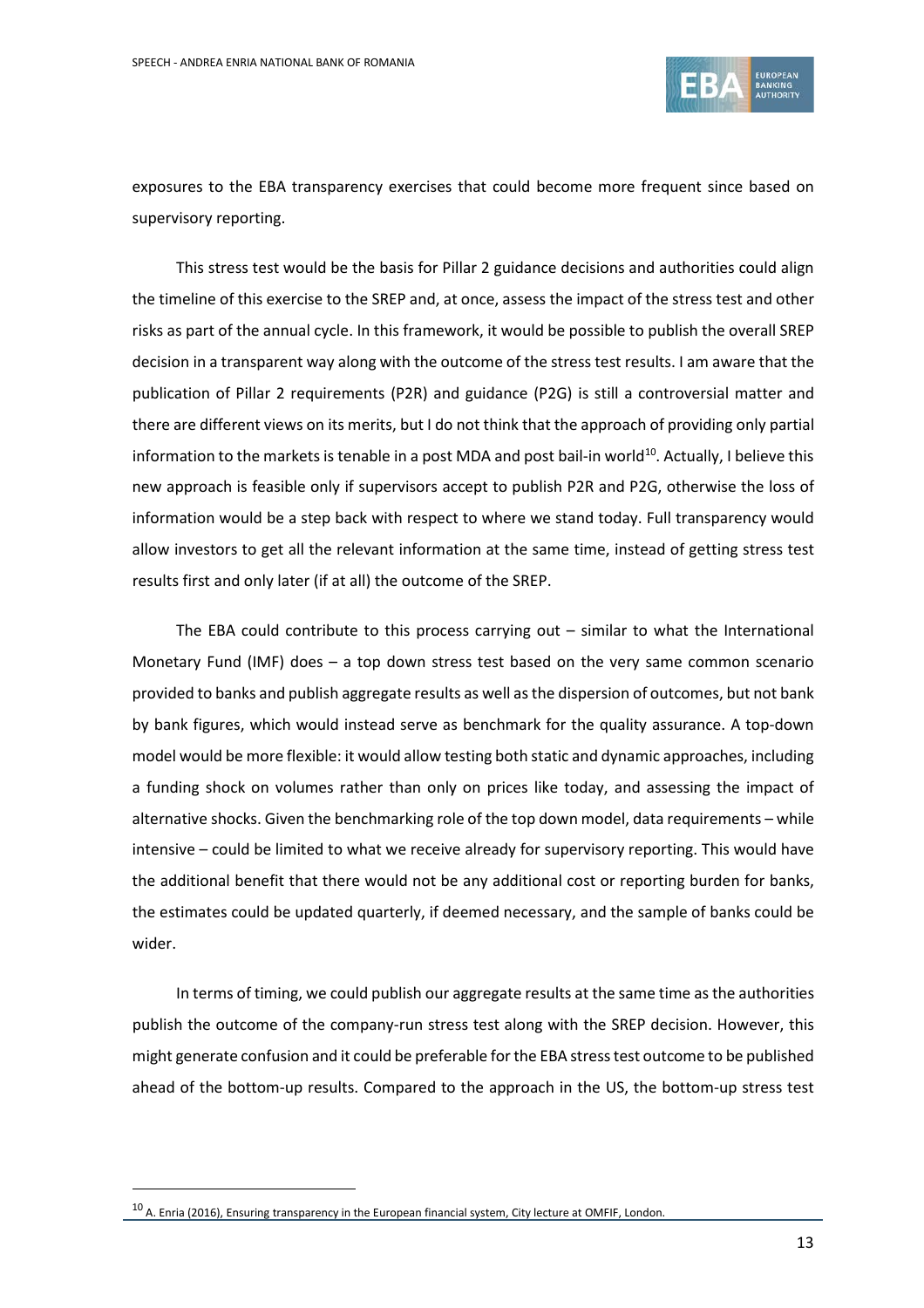

would remain the key input for supervisory actions, while the EBA top-down will mostly serve as a benchmarking microprudential tool and part of our risk analytics.

The main benefits of this approach would be to run bottom-up stress tests that are more tailored-made and, thus, more informative for banks and supervisors as well as to provide market participants, in one-go, with all the information they need on banks' actual capital levels, potential vulnerabilities and corrective measures.

# Conclusion

Stress testing has been an important addition to the toolbox of European supervisors. It has been essential to steer the necessary capital strengthening in response to the crisis. It has played a fundamental role in enhancing the transparency and comparability of information concerning individual banks' risk profile. It is also the area in which the microprudential and the macroprudential perspective have really integrated: in the EU the exercise is built on a very close cooperation between the EBA, Competent Authorities – in particular the ECB-Banking Supervision – the European Systemic Risk Board and the financial stability function of the ECB.

Still, I do not think we have yet achieved a completely satisfactory set up, in the EU as well as in other jurisdictions. Further discussion is required on the balance between bottom-up and topdown approaches, the tension between comparability and relevance, the connected issue of the relevance of methodological constraints, and the best way to deliver relevant information to market participants. These are in my view the most relevant issues on which it is important to open a public discussion. My remarks today are not aimed and indicating solutions, but to launch a debate.

It is very possible, and indeed likely, that we will conclude that radical changes are not warranted. Notwithstanding its shortcomings, the exercise has been effective and provides value added for all parties. If we instead opt for a novel approach, possibly combining a more standardised, top-down EBA-driven exercise with more tailored, flexible and relevant bottom-up stress tests, as I suggested today, we will need, anyway, several years to agree on the way forward and develop reliable supervisory models.